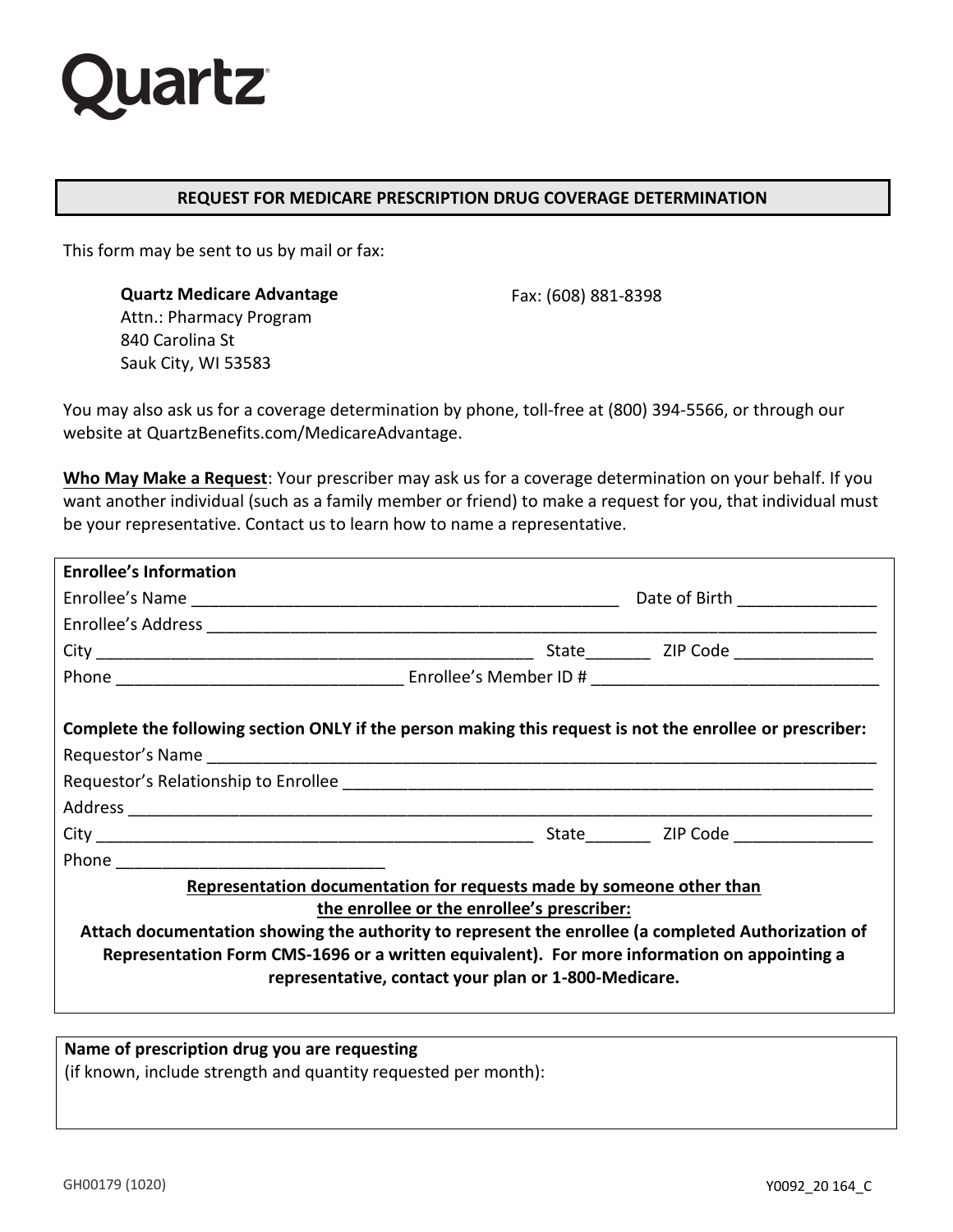## **Type of Coverage Determination Request**

| *NOTE: If you are asking for a formulary or tiering exception, your prescriber MUST provide a statement<br>cunnorting your request. Requests that are subject to prior authorization (or any other utilization |  |  |
|----------------------------------------------------------------------------------------------------------------------------------------------------------------------------------------------------------------|--|--|
| I want to be reimbursed for a covered prescription drug that I paid for out of pocket.                                                                                                                         |  |  |
| My drug plan charged me a higher copayment for a drug than it should have.                                                                                                                                     |  |  |
| I have been using a drug that was previously included on a lower copayment tier but is being moved to<br>or was moved to a higher copayment tier (tiering exception).*                                         |  |  |
| My drug plan charges a higher copayment for the drug my prescriber prescribed than it charges for<br>another drug that treats my condition, and I want to pay the lower copayment (tiering exception).*        |  |  |
| I request an exception to the plan's limit on the number of pills (quantity limit) I can receive so that I<br>can get the number of pills my prescriber prescribed (formulary exception).*                     |  |  |
| I request an exception to the requirement that I try another drug before I get the drug my prescriber<br>prescribed (formulary exception).*                                                                    |  |  |
| I request prior authorization for the drug my prescriber has prescribed.*<br>$\Box$                                                                                                                            |  |  |
| I have been using a drug that was previously included on the plan's list of covered drugs but is being<br>removed or was removed from this list during the plan year (formulary exception).*                   |  |  |
| I need a drug that is not on the plan's list of covered drugs (formulary exception).*                                                                                                                          |  |  |
|                                                                                                                                                                                                                |  |  |

**supporting your request. Requests that are subject to prior authorization (or any other utilization management requirement), may require supporting information. Your prescriber may use the attached "Supporting Information for an Exception Request or Prior Authorization" to support your request.**

Additional information we should consider (attach any supporting documents):

# **Important Note: Expedited Decisions**

If you or your prescriber believe that waiting 72 hours for a standard decision could seriously harm your life, health or ability to regain maximum function, you can ask for an expedited (fast) decision. If your prescriber indicates that waiting 72 hours could seriously harm your health, we will automatically give you a decision within 24 hours. If you do not obtain your prescriber's support for an expedited request, we will decide if your case requires a fast decision. You cannot request an expedited coverage determination if you are asking us to pay you back for a drug you already received.

**CHECK THIS BOX IF YOU BELIEVE YOU NEED A DECISION WITHIN 24 HOURS (if you have a supporting statement from your prescriber, attach it to this request).**

**Signature of person requesting the coverage determination (the enrollee, or the enrollee's prescriber or representative):** 

**Date:**